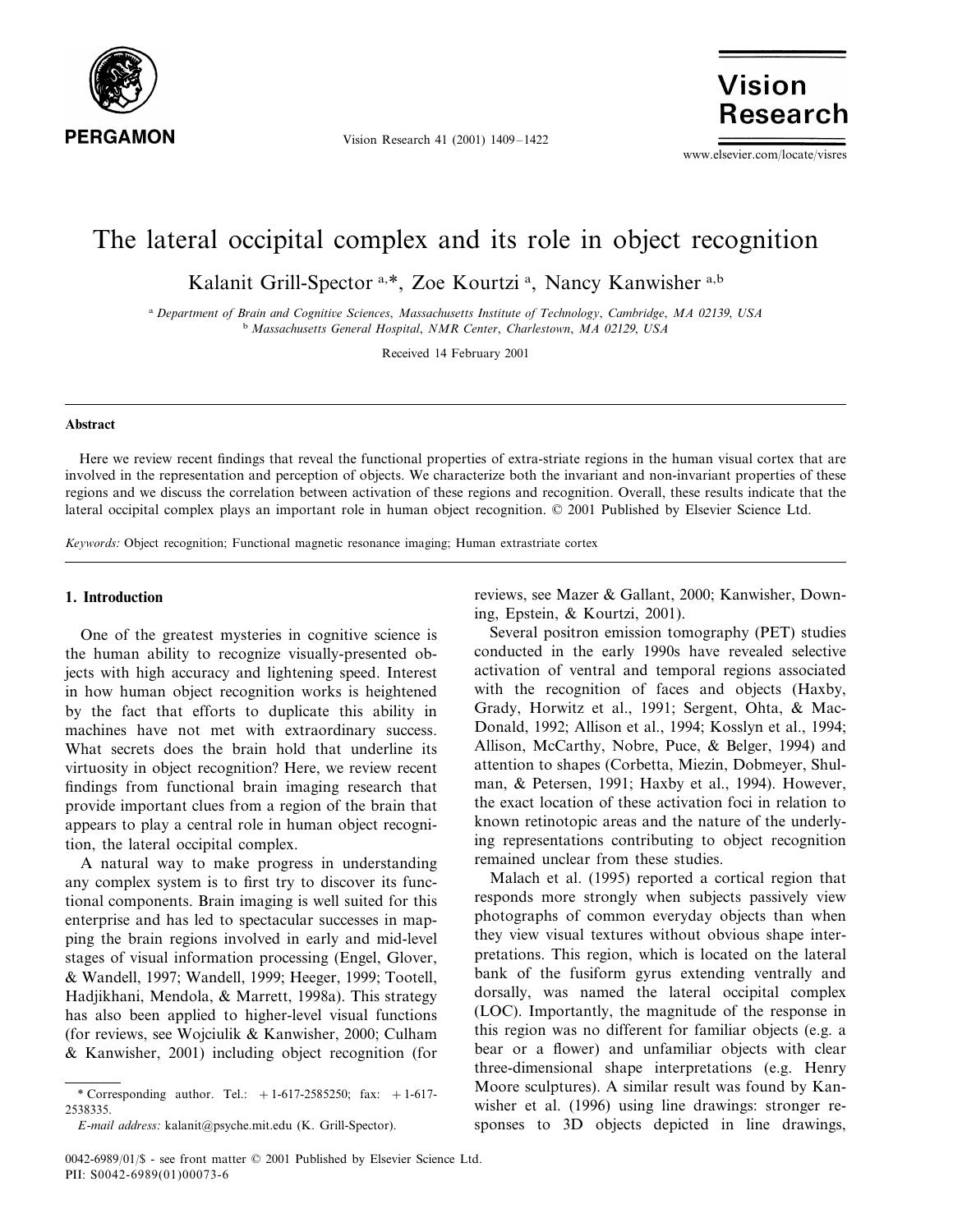whether familiar or novel, compared to scrambled line drawings, in which no clear shape interpretation was possible. The locus of the activation in the Kanwisher et al. study was more ventral and anterior to that of the Malach et al. study. However, several more recent studies (Grill-Spector et al., 1998; Grill-Spector, Kushnir, Edelman, Itzchak & Malach, 1998; Murtha, Chertkow, Beauregard & Evans, 1999; Kourtzi & Kanwisher, 2000a; Doniger, Foxe, Murray, Higgins, Snodgrass & Schroeder, 2000) provide evidence that the entire region, beginning in lateral occipital cortex and extending anteriorly and ventrally into posterior temporal regions (see Fig. 1 and Fig. 6), responds more strongly to intact objects with clear shape interpretations than to control stimuli that do not depict clear shapes.

A series of elegant studies (Allison et al., 1994a; McCarthy, Puce, Belger, & Allison, 1999; Puce, Allison, & McCarthy, 1999; Allison, Puce, Spencer, & McCarthy, 1999) investigated related questions using event-related potentials recorded from electrodes placed directly on the cortical surface of patients prior to surgery. These studies found object-specific waveforms that show stronger activation for a variety of objects (cars, flowers, hands and butterflies) than to scrambled control stimuli. They also reported in these studies of localized regions in the middle and anterior fusiform gyrus that exhibit face-specific responses as well as other sites that demonstrate letter-specific activations.

While the LOC is activated strongly when subjects view pictures of objects, this does not by itself prove that it is the locus in the brain that performs object recognition. Demonstrating that a specific cortical region responds to visual objects is necessary, but not sufficient for determining that it is a site of object recognition. Activation during object viewing could be due to other processes, such as visual attention, arousal, figureground segmentation, surface extraction, etc. However, evidence from lesion studies demonstrates that damage to the fusiform and occipito-temporal junction results in a variety of recognition deficits (Farah, Hammond, Mehta, & Ratcliff, 1989; Damasio, 1990; Damasio, Tranel, & Damasio, 1990; Farah, McMullen, & Meyer, 1991; Goodale, Milner, Jakobson, & Carey, 1991; Farah, 1992; Feinberg, Schindler, Ochoa, Kwan, &



#### ventral view

Fig. 1. Functional anatomy of the lateral occipital complex (LOC). Object selective regions depicted on the inflated brain of subject NT. The brain inflation algorithm was created by the Freesurfer and Fsfast software packages developed at MGH, Charlestown, MA. The top panel illustrates the lateral view of the brain and the bottom panel the ventral view. These regions were defined by a *t*-test  $(P < 10<sup>-4</sup>)$  that detected regions that were significantly more activated when subjects viewed photographs of cars or abstract sculptures compared to textures created by randomly scrambling these pictures into 400 blocks. Note that the object-selective activation appears bilaterally, on the lateral surface (LO) near the lateral occipital sulcus and in ventral occipito-temporal regions (LOa/pFs) extending into the posterior and mid fusiform gyrus and occipito-temporal sulcus. Abbreviations: LOS, lateral occipital sulcus; STS, superior temporal sulcus; ITS, inferior temporal sulcus; OTS, occipito-temporal sulcus; Fus, fusiform gyrus; COS, collateral sulcus.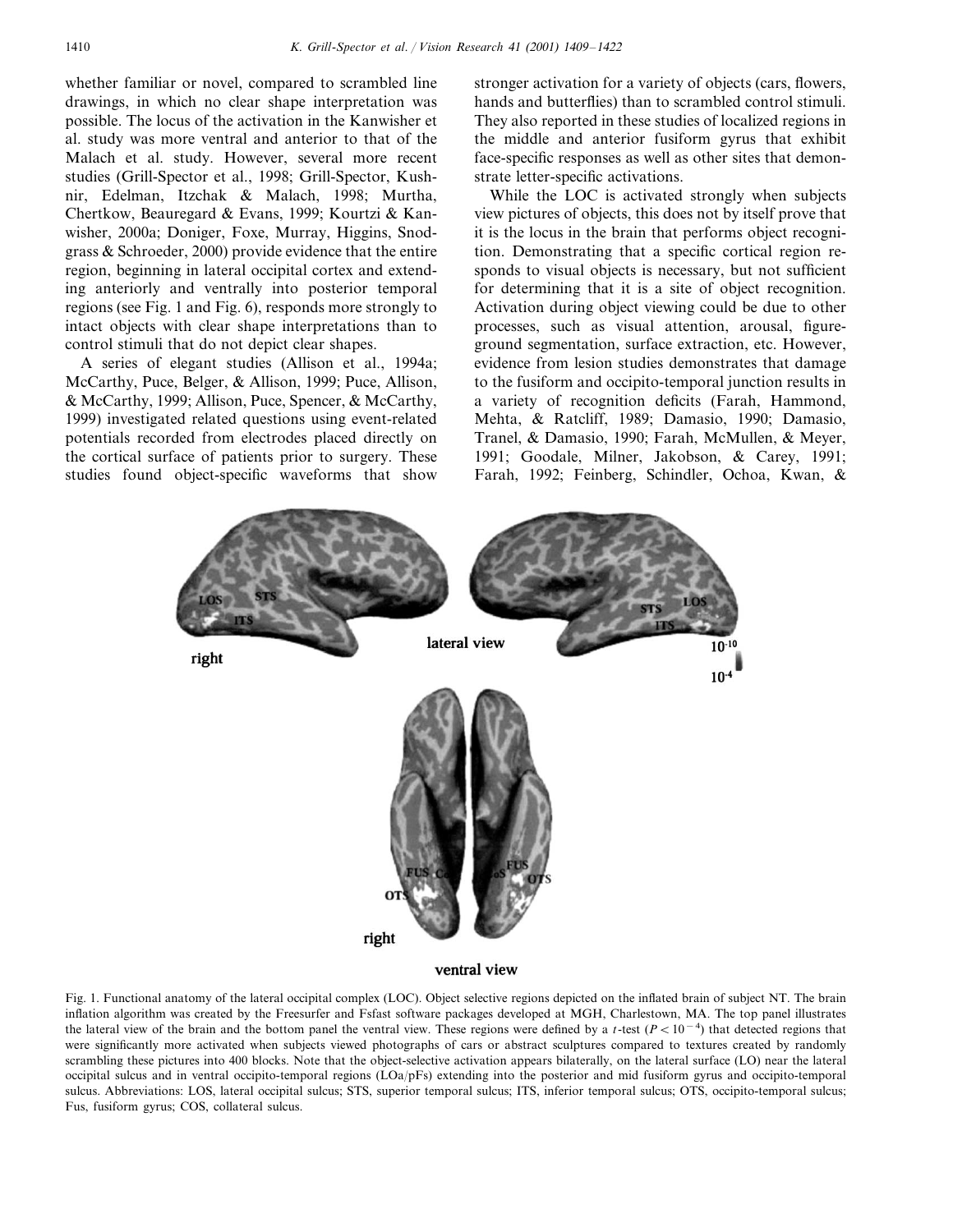

Fig. 2. Cue invariance in the LOC. Each of the two panels depicts the averaged timecourse across nine subjects extracted from object-selective foci defined functionally as areas activated preferentially by luminance defined objects compared to static textures or noise (N)  $(P < 10^{-4})$ . Nonetheless, these voxels also displayed stronger activation to both (a) objects defined by textures compared to textures and (b) objects defined from motion boundaries compared to coherently moving noise. Abbreviations: OFL, objects from luminance; OFT, objects from textures; OFM, objects from motion; MTN, coherently moving noise; N, static random noise patterns. Icons indicate the type of visual stimulation. In the OFM condition, the boundaries were created from motion and were not luminance boundaries as might seem from the image. For details see Grill-Spector et al. (1998a).

Farah, 1994; Farah, Klein, & Levinson, 1995; Moscovitch, Winocur, & Behrmann, 1999; Moscovitch et al., 1999). Also, studies in humans have shown that electric stimulation (Halgren, Wilson, & Stapleton, 1985; Puce et al., 1999) and repetitive transcranial stimulation (Stewart, Meyer, Frith, & Rothwell, 2001) of similar regions interferes with recognition processes or, in some cases, can create an illusory percept of an object or a face (Puce et al., 1999; Lee, Hong, Seo, Tae, & Hong, 2000). These findings suggest that these regions may be necessary (and perhaps even sufficient) for object recognition.

Object recognition is difficult and underconstrained because vision begins with 2D projections on the retina which could be cast by many possible 3D objects. Moreover, the appearance of the same object varies

considerably over changes in the viewing conditions, such as the illumination of the object or the viewing angle (Ullman, 1996). However, despite these changes we can recognize objects easily and rapidly (Thorpe, Fize, & Marlot, 1996; Grill-Spector, Kushnir, Hendler, & Malach, 2000). Thus, a robust recognition system, such as the human visual system, must be able to generalize across different instances of the same object. Yet, at the same time, it must be sensitive enough to discriminate between items that are similar and share common features, such as different car models or faces of different individuals. How is the representation of objects instantiated in the brain to allow both generalization across viewing conditions and fine discrimination between similar objects?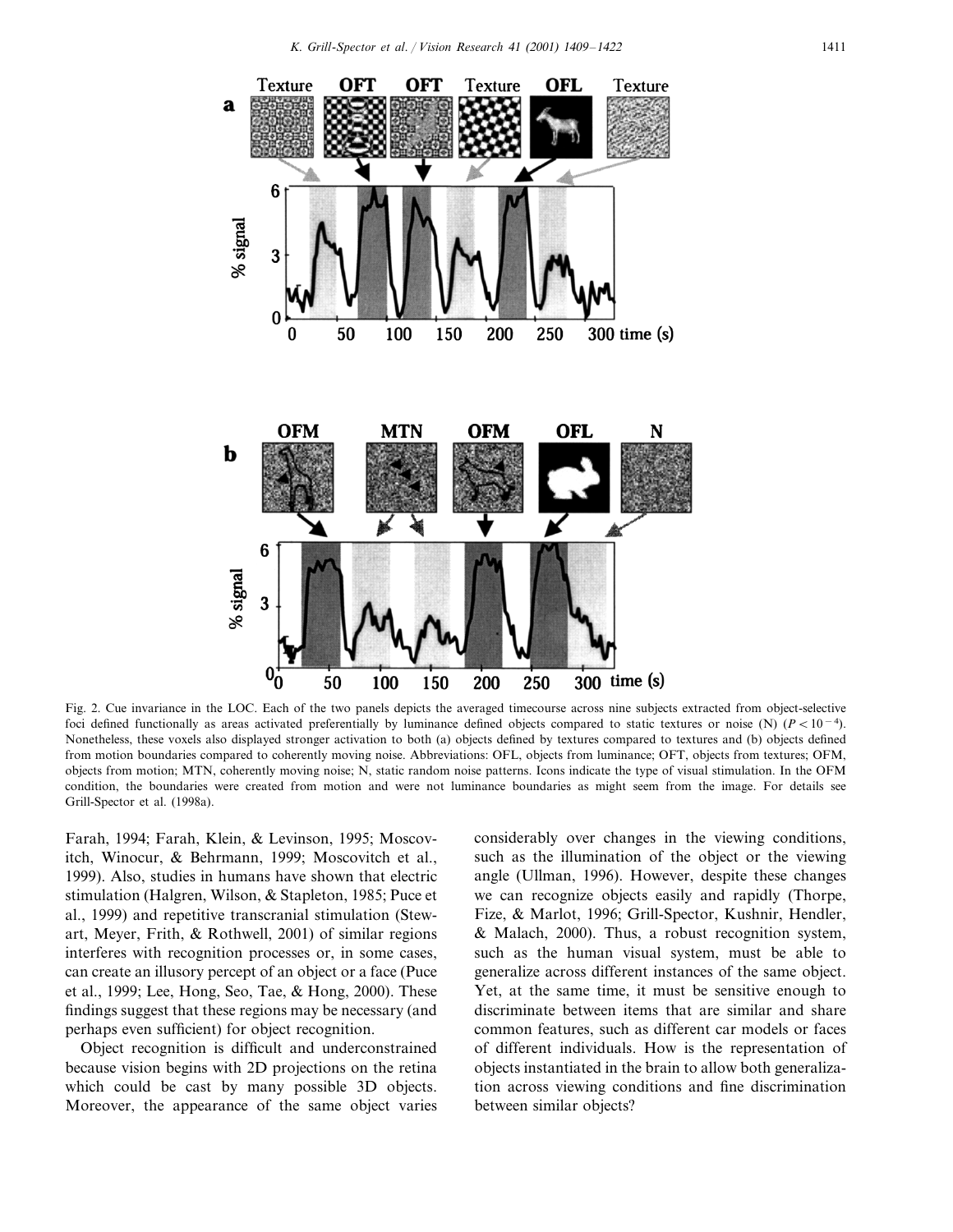

Fig. 3. Hemodynamic responses in LOC to pairs of same or different objects displayed either in the same or different format (gray scale or line drawings). Notice that when the same object is shown twice either in the same format or different formats, there is a reduced or adapted signal compared to trials in which different objects were shown either in the same or different formats.

We begin this review by describing the location and properties of regions in the human visual cortex that respond strongly when subjects view pictures of objects, but not to pictures of textures. Next, we review the cortical mechanisms that are involved in generalization across differences in the appearance of objects. In particular, we describe recent experiments using both conventional BOLD imaging, as well as a novel experimental paradigm known as fMR-adaptation (Grill-Spector & Malach, 2001) that characterize the invariant and non-invariant properties of the neural representation of objects in the LOC. Then, we discuss recognition processes that engage the LOC and the correlation between recognition and LOC activation. We end by discussing the current knowledge of the modular representation of certain object classes (faces and places) in the ventral stream.

# **2. Mapping object-selective visual areas in the human cortex**

Is the LOC one visual area or many and what area/s is it homologous to in the macaque? Answering these questions is not straightforward and depends on one's definition of a visual area. In the macaque, visual areas are defined by multiple criteria, including function, retinotopy, anatomical connections and cytoarchitecture (for a review, see Felleman & Van Essen, 1991). However, less is known about the anatomical connectivity and physiology of the human brain than of the macaque (but see Clarke, Riahi-Arya, Tardif, Eskenasy, & Probst, 1999).

For early visual cortex, retinotopy has provided a powerful guide, leading to plausible homologies between retinotopic visual areas in the human and the macaque. Early visual areas have a consistent topographic map of the external world that consists of either a quarter or half field representation in each hemisphere. Moreover, adjacent visual areas have a



Fig. 4. Adaptation ratios for each condition calculated as the mean signal in an epoch of that condition divided by the mean signal in the different epoch consisting of different exemplars shown under the same viewing conditions. A ratio of 1.0 indicates no adaptation. Ratios that were significantly  $\langle 1.0 \rangle$  indicate significant adaptation  $(P<0.01)$  and are marked by asterisks. Error bars indicated 1 S.E.M. Note that both in LO and pFs/LOa there is adaptation due to repetitions of identical images. However, LO and LOa/pFs exhibit different levels of adaptation especially in the translation and size epochs (for details see Grill-Spector et al., 1999). Abbreviations: Ident: repetitions of identical pictures. Trans: the same object translated in the image plane. Size: the same object shown in different sizes. Illum: same object illuminated from five different directions. View: same object depicted from different viewing angles around the vertical axis.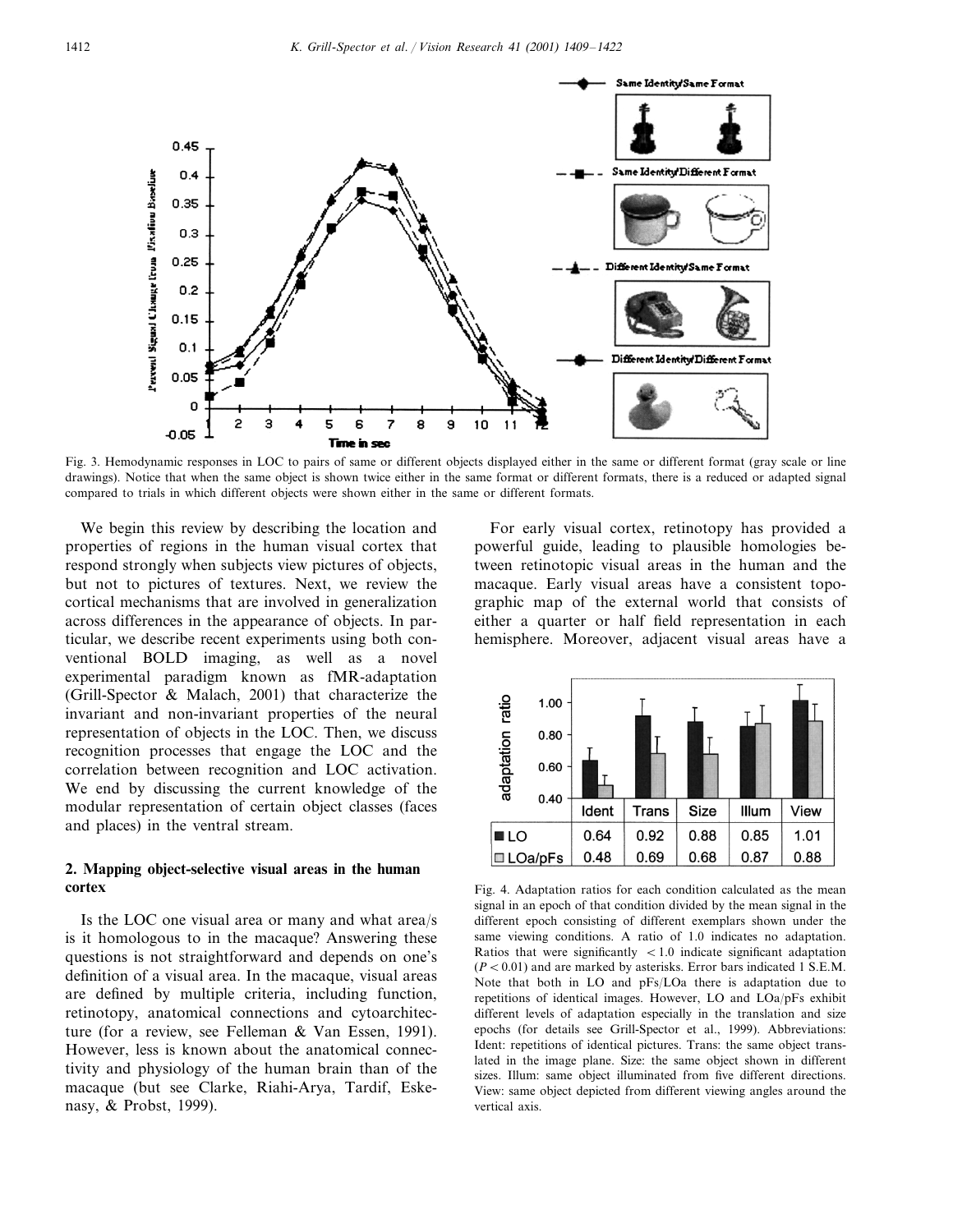

Fig. 5. The sensitivity of recognition and fMRI activation to object duration. In order to bring recognition and fMRI signal to a common scale we calculated the ratio of activation and recognition for each condition to the maximum observed (at 500 ms presentation). Solid black line: normalized recognition performance; *x*-axis: image duration on a logarithmic scale; graphs indicate average of 13 subjects, except for v1 that was calculated for six subjects; error bars indicate the S.E.M. Abbreviations: LO, lateral occipital; pFs, posterior fusiform; v1, primary visual cortex. For details see Grill-Spector et al. (2000).

mirror reversed representation of the visual world, which flips around the vertical and horizontal meridian at the boundaries between visual areas. These properties have been extensively used to produce replicable highresolution retinotopic maps of individual subjects (Engel et al., 1994; DeYoe, Bandettini, Neitz, Miller, & Winans, 1994; Sereno et al., 1995; DeYoe et al., 1996; Engel et al., 1997a). Beyond retinotopic cortex, functional criteria alone have been used to identify other visual areas in the human brain, such as the motion-selective area MT/MST (Watson et al., 1993; Tootell & Taylor, 1995), color-selective regions (labeled in different studies as either TEO/V4/V8) (Engel, Zhang, & Wandell, 1997b; Hadjikhani, Liu, Dale, Cavanagh, & Tootell, 1998; Bartels & Zeki, 2000) and the kinetic motion area (area KO) (Van Oostende, Sunaert, Van Hecke, Marchal, & Orban, 1997). As we ascend up the visual pathway and are forced to rely on functional criteria, both the definitions of specific visual areas in the human brain and their homologies in the macaque become necessarily more speculative.

The LOC is a largely non-retinotopic area, activated by both the contralateral and ipsilateral visual fields (Grill-Spector et al., 1998b; Tootell, Mendola, Hadjikhani, Liu & Dale, 1998b). This area is located lateral and anterior to retinotopic regions and shows selectivity to both objects and object fragments (Grill-Spector et al., 1998b). These response properties are compatible with the receptive field profiles of inferotemporal (IT) neurons in the macaque, which respond to moderately complex to complex visual stimuli and have large receptive fields that partially overlap the fovea (Gross, Rocha, & Bender, 1972; Desimone, Albright, Gross, &

Bruce, 1984; Tanaka, 1993; Ito, Tamura, Fujita, & Tanaka, 1995).

Is the LOC a single functionally homogeneous area, or is it composed of several subdivisions? Recent results (Grill-Spector et al., 1999) indicate that the LOC might contain two spatially segregated subdivisions, a dorsalcaudal subdivision (LO) and a ventral-anterior subdivision located in the fusiform gyrus (pFs/LOa). LO (see Fig. 1, lateral view) is situated posterior to MT in the lateral-occipital sulcus and extends into the posterior inferior-temporal sulcus. This region is also located lateral to a lower field representation (Grill-Spector et al., 2000) and might exhibit some weak retinotopy, in that there are some regions within LO that are more responsive to the fovea and other regions that are more responsive to the periphery (Tootell, Hadjikhani, Mendola, Marett, & Dale, 1998). The anterior-ventral part of the LOC (termed LOa or pFs, see Fig. 1, bottom; ventral view) is located bilaterally in the posterior to mid-fusiform gyrus, extending also into the occipitotemporal sulcus and is located anterior and lateral to areas v4/v8 (Sereno et al., 1995; DeYoe et al., 1996; Hadjikhani et al., 1998). As can be seen in Fig. 6, pFs/LOa partially overlaps with a face-selective region, called the fusiform face area or FFA (Kanwisher et al., 1997), a topic to which we return later in this review. Although the two subregions of the LOC are anatomically segregated, it is not yet clear whether they are functionally distinct. In some experiments (Grill-Spector et al., 1998a) no functional difference was found between LO and pFs/Loa, while other more sophisticated experiments reveal that the dorsal-caudal region (LO) is sensitive to the location and size of objects, while the ventral-anterior region (LOa/pFs) is not (Grill-Spector et al., 1999).

However, another recent study (Lerner, Hendler, Harel, & Malach, 2001) suggests that the LOC may be functionally segregated along an anterior-posterior axis, beginning in retinotopic regions (V4/V8) and continuing into the LOC. Lerner et al. (2001) used a scrambling paradigm, in which images were broken into small blocks and then randomly reorganized (see also Grill-Spector et al., 1998b). In different trials, the images were broken into a different number of blocks, ranging from two to 256. They found that in anterior-lateral regions within the LOC, the activation was reduced when images were scrambled into four blocks, while in posterior regions within the LOC the activation was reduced only when images were scrambled into more than 16 blocks. Thus, the anterior-lateral regions were the most sensitive to image scrambling. However, even in anterior regions, activity was not reduced when objects (faces and cars) were cut into halves, either vertically or horizontally. Therefore, neuronal properties appear to progress from a greater sensitivity to local features in retinotopic cortex to more global representations in anterior-lateral regions.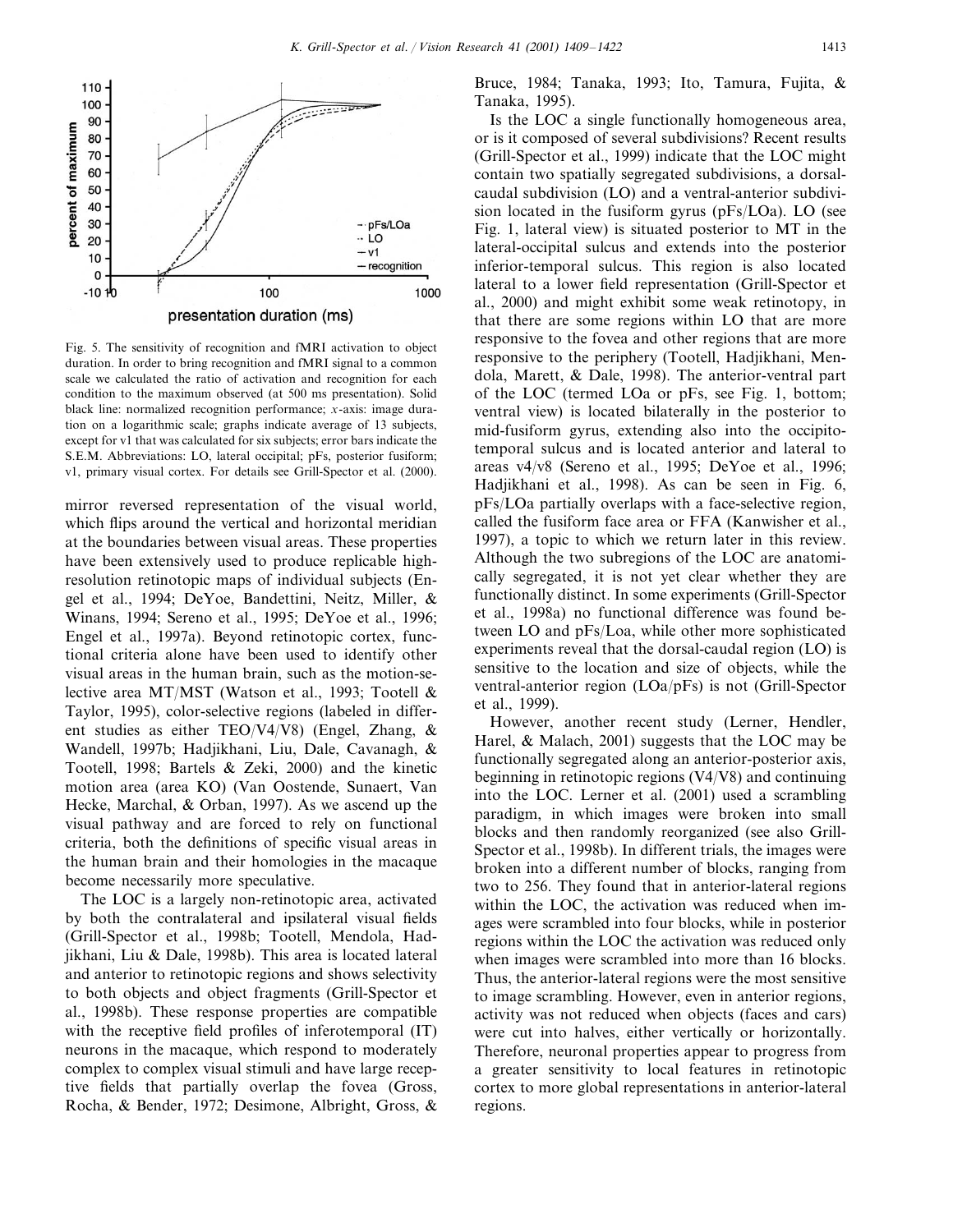In addition to LO and pFs/LOa, many experiments reveal additional object-selective regions in the dorsal visual pathway (Ungerleider & Mishkin, 1982) Dorsal object-selective foci (Grill-Spector et al., 1998a Grill-Spector et al., 1998b Grill-Spector et al., 2000) include regions that may be partially overlapping V3a, extending into an area immediately anterior to it, possibly V7 (Tootell et al., 1998a). Other non-retinotopic areas that respond more strongly when subjects view intact instead of scrambled objects include regions in the posterior part of the intraparietal sulcus (see also a recent macaque study Sereno & Maunsell, 1998).

### **3. Cue invariance in the LOC**

As mentioned previously, any useful object recognition system should be relatively insensitive to the precise physical cues that define an object and also be relatively invariant to the viewing conditions that affect the object's appearance but not its identity. That is, a good recognition system should have 'perceptual constancy'. For example, one should be able to identify a dog whether it is close or far (i.e. its retinal image either large or small) and whether it is viewed from the front or seen from the side. Also, a dog can be recognized



Fig. 6. Object and category-specific regions in the human visual cortex. Object, face and place selective regions depicted on the inflated brain of subject NT. The top panel illustrates the lateral view of the brain and the bottom panel the ventral view. Yellow: object-selective regions were defined by a *t*-test ( $P < 10^{-4}$ ) that detected regions that were significantly more activated by photographs of cars or abstract sculptures compared to textures. Blue: face-selective region defined by a statistical test that searched for regions activated stronger by faces compared to cars and novel objects. Purple: regions activated more by images of outdoor scenes and houses compared to objects and faces. Green: overlapping regions that were selectively activated both by faces versus objects and objects versus textures. Pink: overlapping regions that respond preferentially both to objects versus textures and places versus objects and faces.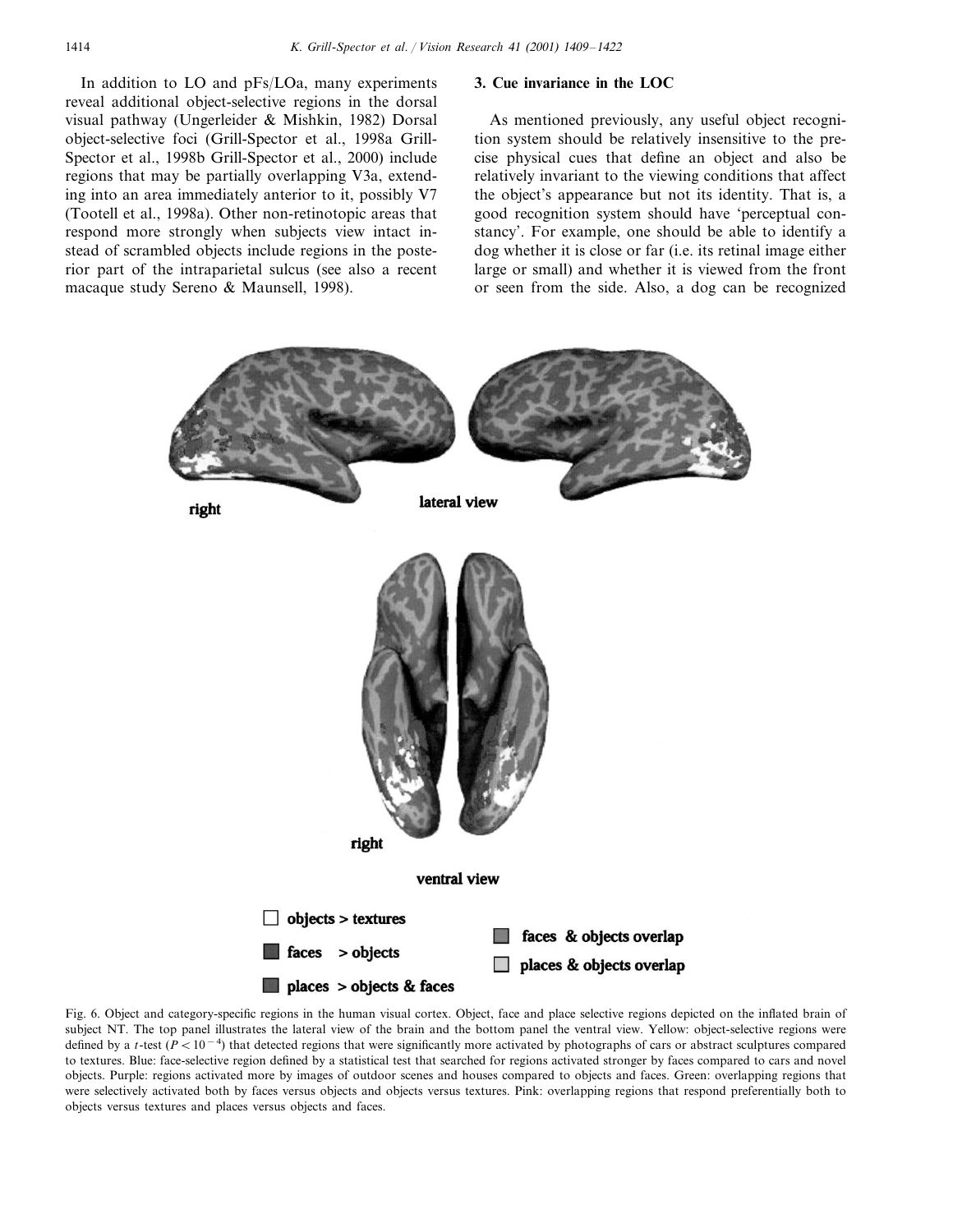whether it is a real dog, a grayscale photograph or a line drawing. Insensitivity to the specific visual cues that define an object is known as 'cue-invariance'. In the following section, we will review evidence from recent studies showing that LOC is involved in the representation of shapes rather than the physical properties or local features in the visual stimulus.

Several laboratories have used fMRI to examine human visual areas that exhibit cue-invariance. Grill-Spector et al. (1998a) scanned observers while they passively viewed objects defined by either luminance (objects-from-luminance in Fig. 2a), texture (objectsfrom-texture in Fig. 2a) or motion cues (random noise object-silhouettes moved against a background of stationary random dots: objects-from-motion in Fig. 2b). Control stimuli consisted of textures, stationary dot patterns or coherently moving dots. LOC and dorsal object-selective foci were more strongly activated by objects compared to control, regardless of the visual cues used to define object shape, confirming cue invariance. In a recent report, Gilaie-Dotan, Ullman, Kushnir, Steinberg and Malach (2000) demonstrated that voxels showing preferential activation to luminancedefined objects were also activated preferentially by stereo-defined objects. Other studies have shown that these regions are also activated when subjects perceived simple shapes that were created via illusory contours, color contrast or stereo cues (Mendola, Dale, Fischl, Liu & Tootell, 1999) and also by texture boundaries (Kastner, De Weerd & Ungerleider, 2000). Kourtzi and Kanwisher (2000a) examined the effect of changing the object format, in particular they tested whether common or different regions in the LOC are involved in the processing of 3D objects depicted either by grayscale photographs of objects or line drawings. They found that the cortical regions that were activated more strongly by gray-level photographs of objects compared to scrambled images were also activated more strongly by line drawings of objects compared to their scrambled controls. Taken together, these results demonstrate convergence of a wide range of unrelated visual cues that convey information about object shape within the same cortical regions, providing strong evidence for the role of the LOC in processing object shape.

However, it is possible that within these object-selective regions, there exist functionally distinct neural populations that are sensitive to different visual cues, but are physically interleaved below the spatial resolution of the fMRI. To test this hypothesis, Kourtzi and Kanwisher (2000a) used an event-related adaptation paradigm (Grill-Spector et al., 1999; Kourtzi & Kanwisher, 2000a) in which they showed subjects pairs of stimuli that appeared sequentially. Stimulus pairs were either of the same or different object, and were either in the same or different format (grayscale vs. line drawing, see Fig. 3). Their results reveal that the fMRI signal in

LOC was reduced (adapted) to the same degree for pairs of identical images and for stimulus pairs in which the same object was shown in different formats. This result demonstrates that neuronal populations within LOC are invariant to the format in which the object was shown and this invariance occurs within neural populations. Thus, these object-selective regions are involved in the representation of object structure, independent of the visual cues that define shape.

Intriguingly, recent evidence suggests that some regions within LO might exhibit not only cue invariance, but also modality-invariance. A recent study (Amedi, Malach, Hendler, Peled & Zohary, 2001) revealed that regions in the vicinity of LO and partially overlapping it, activated more strongly when subjects touched objects, but not when they touched textures. Many voxels in this region also showed greater activation when subjects looked at pictures of objects versus textures. Thus, this region showed selectivity for objects compared to textures in both modalities and may constitute a neural substrate for the convergence of multi-modal object representations.

## **4. Does the LOC represent contours or shapes?**

The studies discussed in the previous section provide evidence that the LOC represents object shape independent of the image features that define that shape. However, they do not enable us to determine whether the LOC processes information about visual contours rather than information about the shape itself. These two hypotheses are difficult to distinguish because contours are always present in images of objects. To test these hypotheses, Kourtzi and Kanwisher (2000b) asked whether adaptation in the LOC would be observed for (a) objects that have the same shape but different contours and (b) objects that have different shape but share the same contours. Adapted responses were observed in the LOC for the same shapes independent of the shape contours. Specifically, when the perceived shape was the same for the two stimuli but the contours were different (because occluding bars occurred in front of the shape in one stimulus and behind the shape in the other), adaptation was as strong as for a pair of identical stimuli. In contrast, when the perceived shapes were different but the contours were identical (because of a stereo-induced figure-ground reversal), no adaptation was found. In another recent study Hasson et al. (2001) used a modified Rubin face–vase illusion in which subjects perceived either a face or a vase. They report that the activation in faces selective regions in the FFA and LO was correlated to times in which subjects reported that they saw a face, but not to times in which they saw a vase, although both the contours and local features were identical.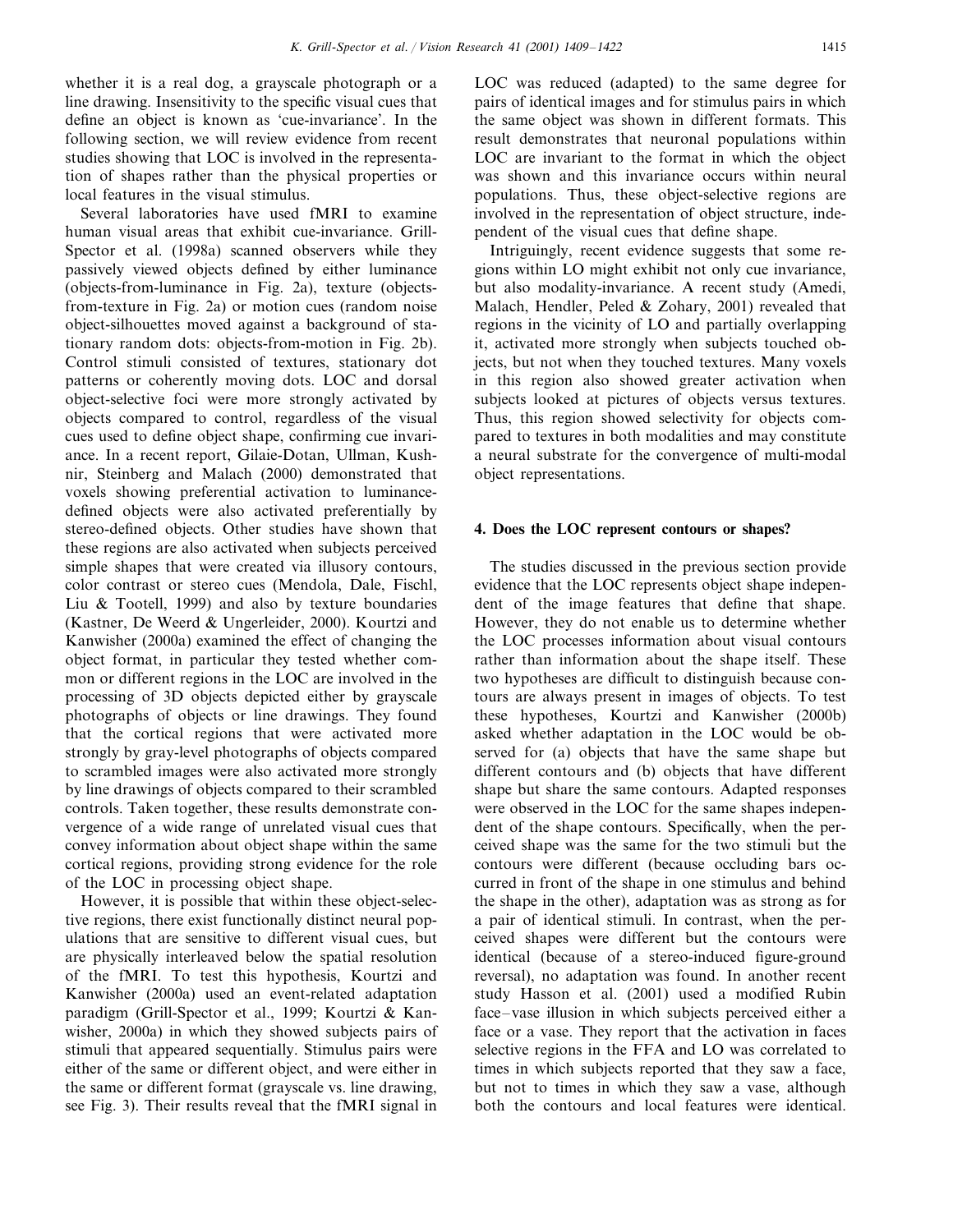Overall, these results provide evidence that neural populations in the LOC are involved in processing the shape of objects rather than low level contours.

# **5. Is information about the 3-D structure of objects processed in the LOC?**

Recent human fMRI studies have shown stronger activations into the LOC than in earlier retinotopic regions for 2D shapes defined by stereoscopic depth cues (Mendola et al., 1999) and for curved 3D surfaces defined by coherent motion (Paradis et al., 2000). Moreover, increased neural activity in the LOC has been shown when images of objects are perceived as 3D volumes rather than as 2D shapes (Moore & Engel, 2001). However, other studies (Kourtzi & Kanwisher, 2000a,b; Gilaie-Dotan et al., 2000) suggest that the LOC is not specifically involved in extracting depth information. Further studies are required to test whether depth information per se is coded within LOC or whether depth cues contribute to the perception and processing of shapes and therefore engage the activation of LOC.

Recent monkey physiological studies provide some insights in the processing of depth information about objects. Neurons in the lower bank of the superior temporal sulcus showed selective responses to concave versus convex stereoscopically defined 3D shapes, while neurons in the lateral TE were not selective for 3D shape and showed equal responses to stereoscopically defined shapes and to their monocular images (Janssen, Vogels & Orban, 2000). These results suggest that a possible candidate for selective processing of 3D object structure is the caudal-dorsal subdivision of the LOC or a posterior region in the STS rather than the ventral-anterior part. Furthermore, recent monkey fMRI studies (Sereno, Trinath, Augath, & Logotheis, 2000; Tsao et al., 2000) suggest that 3D shape processing may implicate regions in the inferotemporal cortex, as well as regions involved in motion and depth processing in the dorsal visual stream.

# **6. Invariances versus sensitivities to object transformations in the LOC**

Theories of object recognition most critically differ in their claims about the nature of the representation of objects. Some theories (e.g. Biederman, 1987) suggest a 3D object-centered representation, while other theories posit that multiple 2D views of an object span its representation (e.g. Poggio & Edelman, 1990; Ullman, 1996; Edelman & Duvdevani-Bar, 1997). Physiological studies in macaque IT provide evidence for both viewpoint specific neurons (Perrett, Smith, Potter, Mistlin, Head, Milner & Jeeves, 1985; Logothetis, Pauls &

Poggio, 1995) and viewpoint-invariant neurons (Hasselmo, Rolls, Baylis & Nalwa, 1989; Booth & Rolls, 1998), though the former appears to be more prevalent than the latter.

Previous fMRI studies have found comparable responses for small and large objects in the LOC (Malach et al., 1995) and a comparable fMR signal for frontal and profile views of faces (Tong et al., 2000) in the fusiform gyrus. However, because of the limited spatial resolution of conventional imaging methods, these results could be either due to invariance in the neuronal level or could reflect the averaged response of diverse and noninvariant populations of neurons within each voxel.

Using fMR-adaptation (fMR-A), Grill-Spector et al. (1999) investigated the properties of neuronal populations within the measured voxels, using a variety of objects (animals, man-made objects, faces) and formats (gray-level photos, sketches and line drawings). fMR-A is the phenomenon that high-order cortical regions show a reduction in the fMR signal when presented repeatedly with the same stimulus (e.g. Buckner et al., 1995; Buckner et al., 1998). The neuronal mechanisms underlying this repetition effect are not fully understood, but a straightforward interpretation is neuronal adaptation. Indeed, shape adaptation by repetition has been documented by several studies in macaque IT neurons (e.g. Miller, Li & Desimone, 1991; Ringo, 1996). To test invariance Grill-Spector et al. (1999) measured the extent of fMR-A in the LOC when objects were viewed undergoing only one transformation at a time and keeping the others constant. They reasoned that if the neurons in the LOC were invariant to a particular transformation (e.g. position) they would adapt to repeated presentations of the same objects presented at different locations, in a similar manner to identical repetitions of the same picture. Indeed, Lueschow, Miller and Desimone (1994) have used the neuronal adaptation phenomenon to quantify size and translation invariance of IT neurons. However, if different neurons encode the same object at different locations, then changing the position of the stimulus in the visual field would prevent adaptation.

Grill-Spector et al. (1999) found that different kinds of image transformations produce different levels of adaptation within the LOC. Adaptation in pFs/LOa was found to be largely invariant to size and position (at least in the range of changes tested in the experiment), but not invariant to illumination and viewpoint (see Fig. 4). These results imply that the representation of objects at least in the level of LOa/pFs is view-based rather than based on 3D object representations. These results are also consistent with reports of translation and size invariance in macaque IT by several research groups (Gross et al., 1972; Ito et al., 1994, 1995). The dorsalcaudal subdivision-LO did not show size or position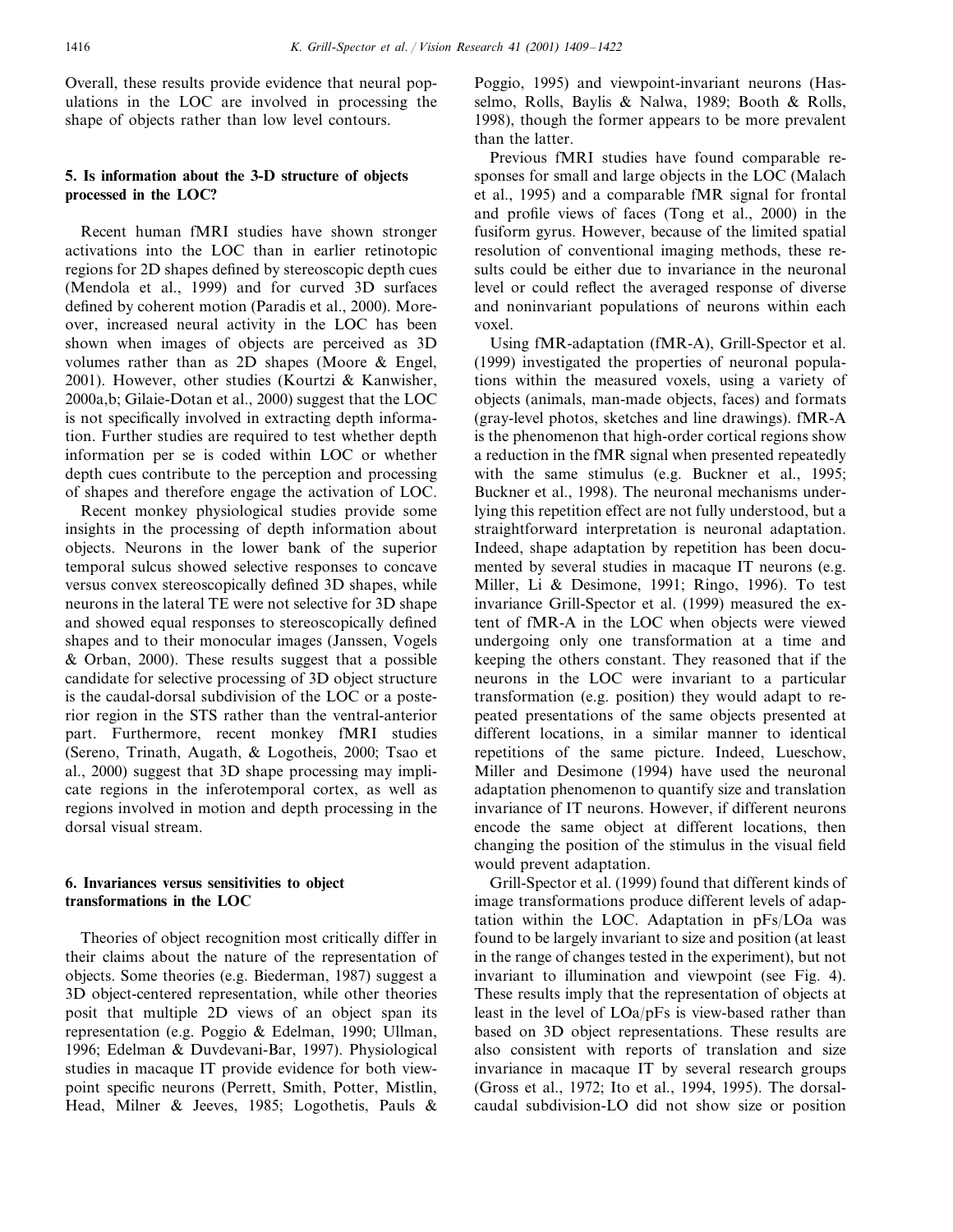invariance, although it was adapted by identical images (see Fig. 4). The fact that the more posterior subdivision of the LOC (LO) was still sensitive to size and position changes are consistent with macaque studies suggesting a progression of areas in IT cortex, from TEO or PIT that retains some degree of retinotopy to TE or AIT in which the representations are more invariant. Importantly, these neuronal invariances to changes in size and position should be contrasted with the high degree of shape selectivity in LOC revealed by the relative lack of adaptation in the blocks where objects from the same basic category (i.e. cars or faces) were presented under identical viewing condition (but see Koutstaal et al., 2001, who suggest that there are some occipito-temporal regions that are also adapted by primed but not identical pictures of the same semantic category).

## **7. From representation to object recognition**

In order to link fMRI activation to both neuronal activity and perception, it is crucial to perform parametric experiments that examine the activation of brain regions as a function of some stimulus parameter that is monotonically varied (for a review, see Parker & Newsome, 1998) and that can, in turn, be related to behavior and/or to single-unit recording data. For example, Heeger et al. (2000) showed that contrast tuning in human V1 as revealed by fMRI has a very similar profile to contrast tuning in macaque V1 neurons. Two other recent studies have shown a striking resemblance between the sensitivity of the BOLD signal from human area MT (Heeger, Boynton, Demb, Seidemann, & Newsome, 1999; Rees, Friston, & Koch, 2000) to the tuning of macaque MT cells (e.g. Salzman, Britten, & Newsome, 1990; Britten, Shadlen, Newsome, & Movshon, 1992).

In higher-level visual areas, it is expected that the activation should be less correlated to the low-level features in the visual stimulus and more to perception. Indeed, several studies provide evidence that the activation of the LOC and near-by cortical regions (the FFA and the PPA) is correlated to subjects' perception of objects in a variety of experimental paradigms and tasks (Vanni, Revensou, Saarienen & Hari, 1996; Dolan et al., 1997; Tong, Nakayama, Vaughan & Kanwisher, 1998; Kleinschmidt, Buchel, Zeki & Frackowiak, 1998; George et al., 1999; Grill-Spector et al., 2000; James, Humphrey, Gati, Menon & Goodale, 2000; Doninger et al., 2000; Avidan-Carmel et al., 2000; Bar et al., 2001; Hasson et al., 2001).

Grill-Spector, Kushnir, Hendler, & Malach (2000) demonstrated that there is a correlation between subjects' ability to recognize objects and the activation in the LOC when the exposure duration of masked picktures of objects was varied between 20 and 500 ms.

While, stimulus duration has a relatively small effect on activation in V1, shortening the exposure reduced in a nonlinear manner the activation in the LOC. Further, the curves relating performance and MR signal intensity to stimulus duration were strikingly similar. These results are consistent with a recent physiological study (Keysers, Xiao, Foldiak, & Perrett, 2001) demonstrating that the selectivities of single neurons in the superior temporal sulcus are retained, even at extremely short presentation durations in a fashion comparable to discrimination performance in humans. To further examine the possibility that the reduction of the signal at extremely short duration is related to recognition and not to other factors, Grill-Spector et al. (2000) trained subjects to recognize images presented for 40 ms. After training, subjects' performance increased two-fold on the set of trained images. Importantly, the fMRI signal from the LOC increased for the trained images compared to untrained images shown for the same exposure duration. The high correlation of MR signal intensity in the LOC with recognition argues against the idea that cortical activation is correlated with the effort exerted by subjects in their attempt to recognize objects, since recognition effort should be reduced after training. These results suggest a clear correlation between subjects' recognition performance and selective activation in human object-selective areas.

Similarly, Bar et al. (2001) used an event-related paradigm in which line-drawings of objects were shown briefly and then masked, to find regions that are correlated with an increased perceptual awareness of objects. They report that anterior regions in the fusiform gyrus display stronger activation in trials when subjects report that they have recognized objects compared to trials in which subjects report that they have almost recognized objects.

In another study, James et al. (2000) compared the effect of priming before and after recognition. They used a paradigm in which objects were revealed gradually from behind blinds or through random noise over periods of 45 s. This paradigm stretches the time it takes subjects to recognize objects. In this study, James et al. (2000) found that in both the fusiform gyrus and posterior parietal regions, the fMRI signal increased prior to recognition (with a shorter latency for primed versus unprimed objects), while the fMR signal was reduced after recognition, potentially due to adaptation effects.

The role of the LOC in object recognition has also been tested using a different manipulation: changing the contrast of pictures. Avidan-Carmel et al. (2000) mapped the contrast sensitivity of various human visual areas using fMRI while subjects viewed line drawings of faces and complex objects. While early visual areas showed strong contrast dependence (Boynton, Engel, Glover, & Heeger, 1996; Boynton, Demb, Glover, &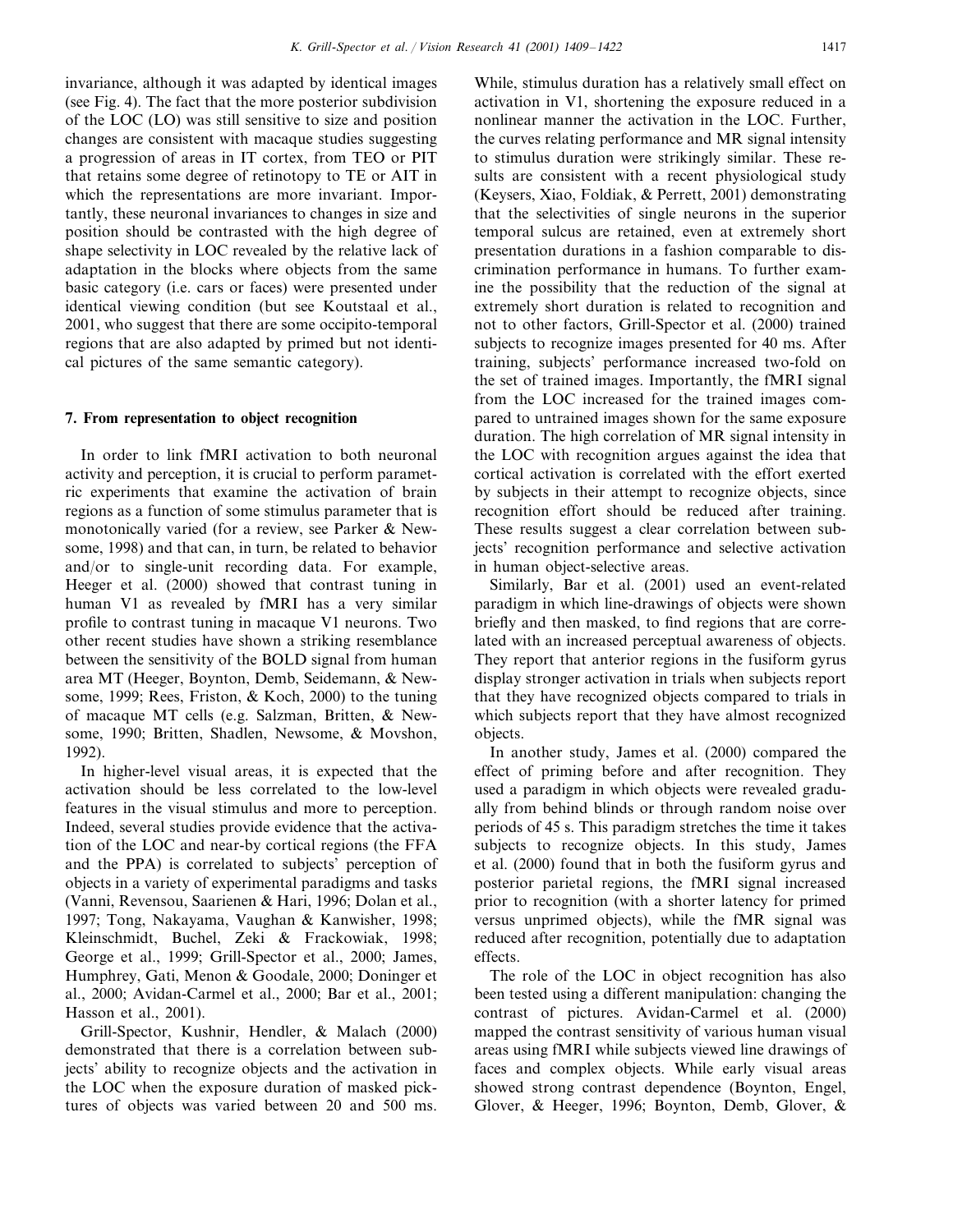Heeger, 1999) the LOC was essentially invariant to contrast changes between 10 and 100%. Moreover, activation in the LOC matched the recognition performance of the subjects, which reached an asymptote at 10% contrast. When the contrast was reduced below 10%, both psychophysical performance and activity in LOC declined in a similar fashion. Thus, mapping the contrast response function of various visual areas reveals the transition from areas in which activity correlates with the physical properties of the stimulus, to higher order areas in the LOC, in which activity correlates with recognition performance subjects.

Although the results reviewed in this section point to a correlation between the level of recognition performance and signal strength in object-selective regions, it should be emphasized that recognition is not the only factor that determines activity in these areas. Additional factors can modulate the amplitude of fMRI activation even when recognition is maintained. One example is fMR-adaptation, in which the amplitude of the fMR signal in the LOC is reduced due to repeated presentation of the same object (Buckner et al., 1998; Buckner & Koutstaal, 1998; Grill-Spector et al., 1999). Another example is attention, which can increase or decrease responses in most or all visual areas (for a review see Kanwisher & Wojciulik, 2000).

## **8. Category specific regions of cortex**

In this review, we have focused primarily on the LOC, which is defined functionally as the region of occipital and temporal cortex that responds more strongly to objects than to scrambled objects or textures. The LOC has been shown to respond quite strongly and similarly to all kinds of objects tested so far, from cars to novel 3D objects that subjects have never encountered before. As such, the functional properties of the LOC contrast quite sharply with those of two other nearby cortical regions, each of which responds in a much more category-selective fashion: the fusiform face area or FFA (Kanwisher et al., 1997) and the parahippocampal place area or PPA (Epstein & Kanwisher, 1998; Epstein, Harris, Stanley, & Kanwisher, 1999). What is the nature of these category-selective regions of cortex and how are they related functionally and anatomically to the LOC?

The fusiform face area has been studied extensively in many different experiments and laboratories (see Kanwisher, Downing, Epstein and Kourtzi, 2001 for a review). These studies generally agree that the FFA responds much more strongly to a wide variety of face stimuli (e.g. front-view photographs of faces, line drawings of faces, cat faces, cartoon faces and upside-down faces) than to various nonface control stimuli (e.g. cars, scrambled faces, houses, hands). The FFA can be found in the vast majority of normal subjects scanned. However, it is not the only face-selective region in human cortex. In some subjects, face-selective activations can also be found in a more posterior region (Kanwisher et al., 1997) sometimes called the Occipital Face Area (Gauthier, Tarr, Anderson, Skudlarski, & Gore, 1999) and/or in a region near the posterior end of the superior temporal sulcus (Puce, Allison, Gore, & McCarthy, 1995; Haxby, Hoffman, & Gobbini, 2000).

While the basic response properties of the FFA are generally agreed upon, what they say about the function of this region is considerably less clear. Kanwisher (2000) and others have argued that the FFA is primarily involved in the detection and/or recognition of faces. Indeed, Tong et al. (1998) used binocular rivalry to show that the activation in the FFA is correlated with the perception of a face, while the activation of the PPA is correlated to the perception of a house, even though the retinal stimulation was identical in the two cases. However, an important unresolved question concerns the functional significance of the responses in the FFA to 'non-preferred' stimuli, which are lower than faces, but not zero. The critical question is whether these lower responses reflect a critical involvement of the FFA in the detection or recognition of nonface objects (Ishai, Ungerleider, Martin, Schouten, & Haxby, 1999; Tarr & Gauthier, 2000). Preliminary data from one study (Grill-Spector & Kanwisher, unpublished data) suggest that when stimulus conditions are held constant, activity in the right FFA is correlated with successful detection and recognition of faces, but not with successful detection or recognition of inanimate objects. If this finding is borne out in further studies, it will suggest that the right FFA carries out a critical aspect of the perception of faces, but not of nonfaces.

Another category-selective region of cortex, the PPA (Epstein & Kanwisher, 1998; Aguirre, Zarahn, & D'Esposito, 1998; Epstein et al., 1999) responds strongly to a wide variety of stimuli depicting places and/or spatial layouts (e.g. outdoor and indoor scenes, abstract Lego scenes, and houses) compared to various nonplace control stimuli (e.g. faces, scrambled scenes and Lego objects). Although overall activity in the PPA (like the FFA) can be modulated by attention (O'Craven, Downing, & Kanwisher, 1999; Wojciulik, Kanwisher, & Driver, 1998), the response profile is largely task-independent. Thus, early accounts of PPA function (Epstein & Kanwisher, 1998; Epstein et al., 1999) emphasized perceptual processing of scenes and places. However, the investigation of a neurological patient with no PPA and largely preserved place perception appears to indicate that the PPA may be more critical for encoding scenes into memory than for perceiving them in the first place (Epstein, DeYoe, Press, & Kanwisher, 2001). Numerous questions about the function of the PPA remain. What is clear is that the response in the PPA is very selectively engaged by stimuli that depict places and spatial layouts.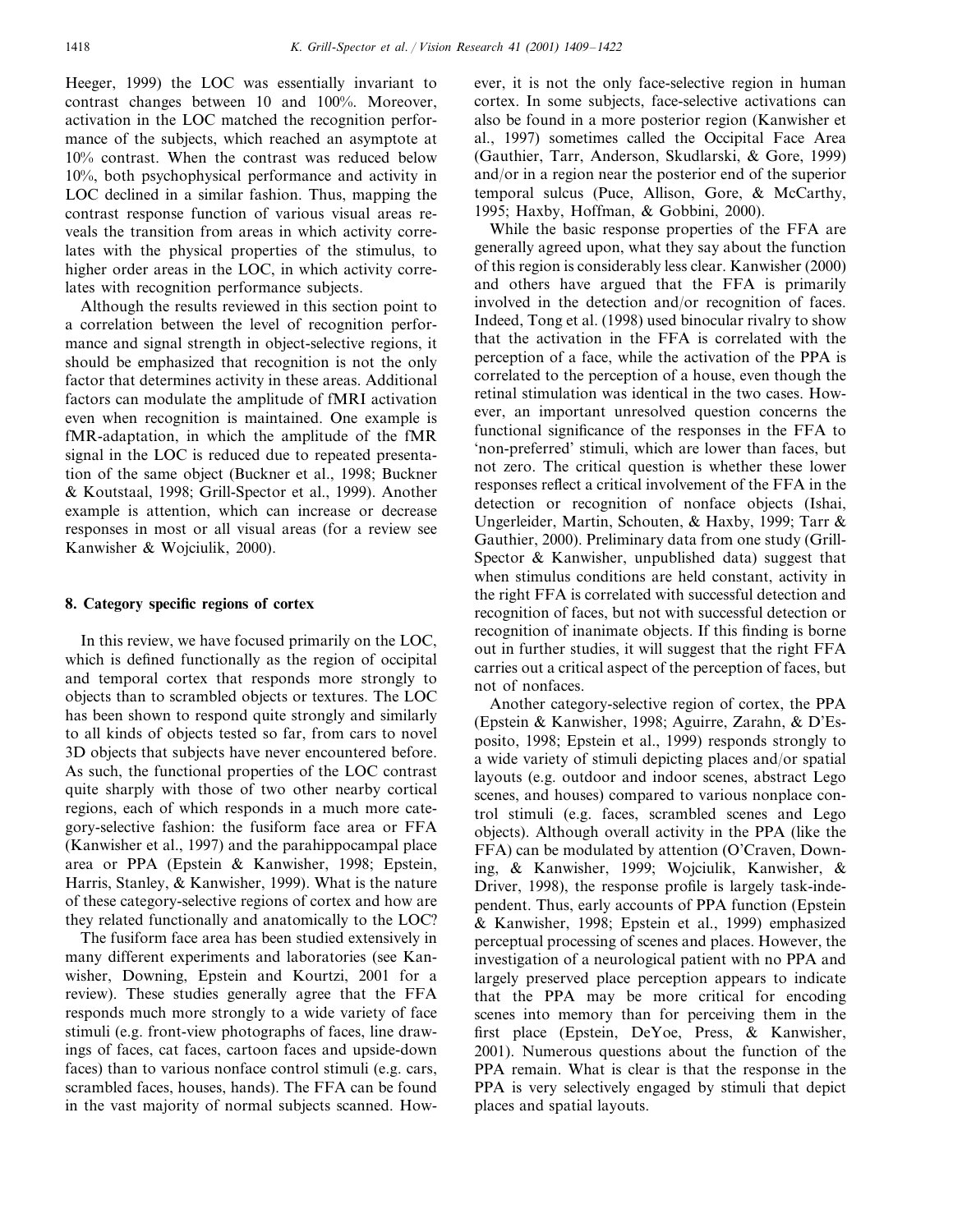Anatomically, the PPA is clearly distinct from the LOC (purple in Fig. 6). However the FFA is close to and partially overlapping with the anterior part of the LOC (blue and green in Fig. 6). Note that such overlap does not imply any contradiction in the data; it simply indicates that some voxels respond significantly more strongly to faces than to nonface objects (and hence are included in the FFA) and the same voxels also respond significantly more strongly to nonface objects than to scrambled objects (and hence are included in the LOC). However, such overlap does indicate that functional definitions of this sort do not serve to uniquely categorize each region of cortex, posing some challenges of interpretation. One rather extreme account of this situation is that the FFA and the LOC are in fact part of the same functional region, which is composed of a set of category-selective and/or feature-selective columns (Fujita, Tanaka, Ito, & Cheng, 1992) at such a fine scale that they cannot be resolved with fMRI, except for a few very large regions such as the FFA. Another possibility is that the FFA and the LOC are actually anatomically nonoverlapping, but that limitations in the spatial resolution of fMRI lead to spurious overlap. Further research will be needed to resolve this question.

How many such category-selective regions of cortex exist in the human visual pathway? Other categories have been reported to selectively activate focal regions of cortex, including animals, tools (Martin, Wiggs, Ungerleider, & Haxby, 1996; Chao, Haxby et al., 1999) and letter strings (Allison et al., 1994b). However, the evidence is not as clear in these cases. Indeed, ongoing work in our laboratory (Downing & Kanwisher, unpublished data) suggests there may be very few regions of cortex that exhibit the kind of strong category selectivity that is found in virtually every subject for faces (in the FFA) and places (in the PPA).

Thus, it appears that the ventral visual pathway contains one region, the LOC, which exhibits little selectivity for specific object categories and in addition, there exist a small number of category-specific modules (for faces, places and perhaps one or two others yet to be discovered). Indeed, it would seem a sensible design for the cortex to supplement its general-purpose mechanism for describing the shape of any kind of visuallypresented object (i.e. LOC) with a small number of additional more specialized mechanisms, each of which may be designed to handle the unique computational challenges posed by stimuli of a specific kind. However, the lack of evidence for category specific mechanisms within the LOC could be also due to the limited spatial resolution of fMRI. Finally, another (nonexclusive) possibility is that each object is represented as the entire pattern of activity across all of these regions (LOC, FFA, PPA) and that it is this distributed representation that forms the basis of object recognition (Edelman et al., 1998).

# **9. Conclusions**

The studies discussed above shed light on two of the central issues in object recognition: the nature of the representations mediating recognition and the functional architecture of the system that carries it out. We have focused on the lateral occipital complex, a large cortical region that appears to play a central role in object recognition. Data from several laboratories indicate that activity in the LOC is correlated with behavioral performance on a variety of different object recognition tasks and for a wide variety of types of stimuli. In this sense, the LOC appears to be a kind of general-purpose system for analyzing object shape, in contrast to other cortical regions such as the FFA and PPA that are more selectively engaged by particular stimulus classes. However, while the activation of each of these regions has been linked to the ability of subjects to recognize stimuli of various kinds, the precise nature of the processes that go on in each of these high-level regions remains controversial (e.g. Gauthier et al., 1997; Op de Beeck, Beatse, Wagemans, Sunaert, & Van Hecke, 2000; Tarr & Gauthier, 2000).

Given its central involvement in object recognition, we can expect an investigation of the LOC to be informative about the nature of the representations involved in recognition. Substantial evidence indicates that the LOC represents the shapes of objects independent of the low-level visual cues (e.g. color, motion, texture) that define those shapes. Additional experiments suggest that the LOC might contain a hierarchy of shape-selective regions with more posterior regions activated also by object fragments while anterior regions exhibit stronger activation for whole or half objects. Further, the representations underlying object recognition appear to be invariant to some degree to changes in size and position, yet specific to the direction of illumination and the viewpoint of the object.

In sum, the findings reviewed here suggest that object recognition is accomplished by the operation of both category-specific and general-purpose mechanisms. The results reviewed here indicate that fMRI is already beginning to provide important insights about how humans recognize objects. We expect that this trend will only increase in the future.

# **Acknowledgements**

We thank Doug Greve for help with the fs-fast software, and Bruce Fischl and Rahul Desikan for help with the freesurfer software. This research has been funded by Human Science Frontier fellowship LT0690 to K. Grill-Spector and a grant from NEI to N. Kanwisher.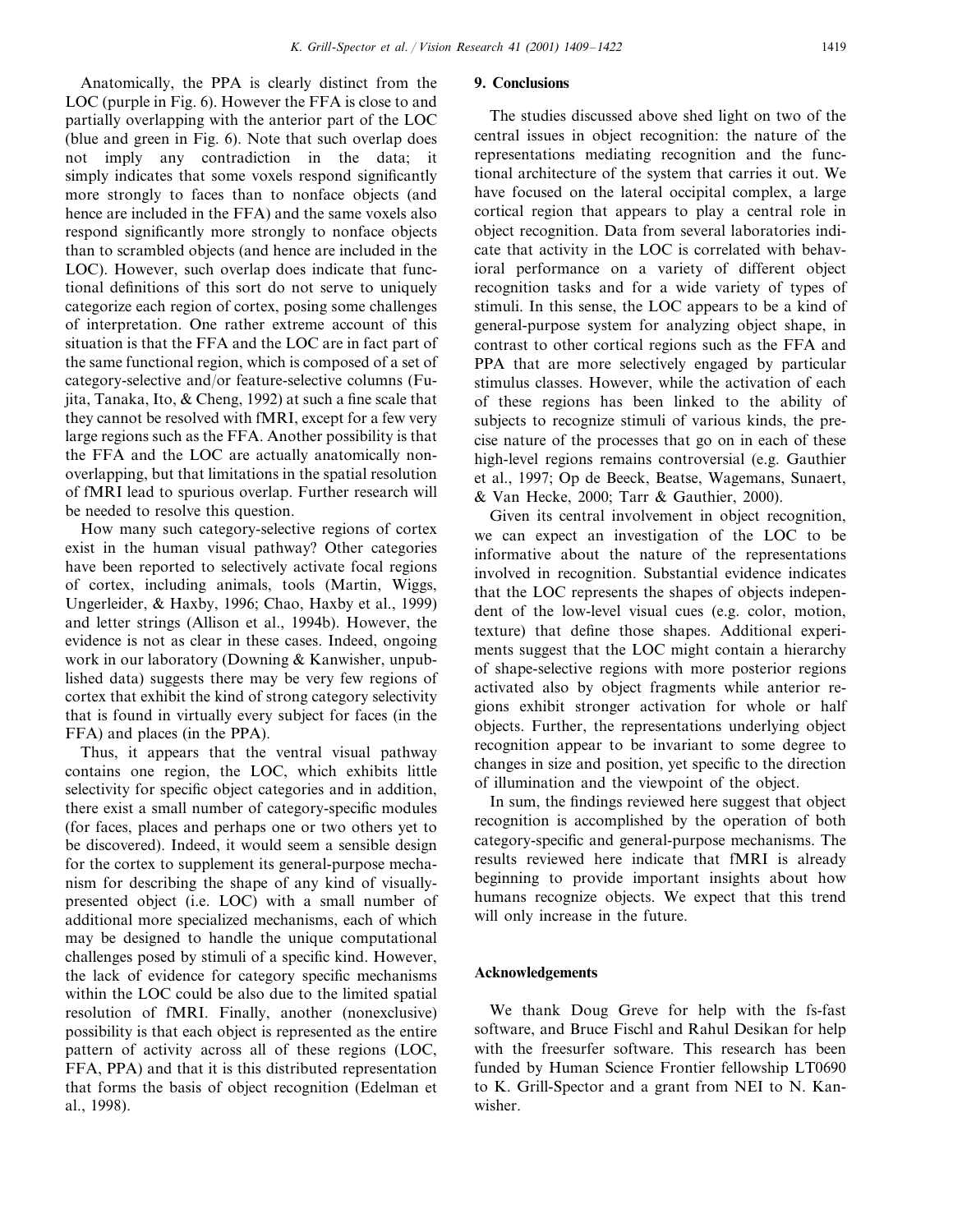#### **References**

- Aguirre, G. K., Zarahn, E., & D'Esposito, M. (1998). An area within human ventral cortex sensitive to 'building' stimuli: evidence and implications. *Neuron*, 21, 373–383.
- Allison, T., Ginter, H., McCarthy, G., Nobre, A. C., Puce, A., Luby, M., & Spencer, D. D. (1994a). Face recognition in human extrastriate cortex. *Journal of Neurophysiology*, 71, 821–825.
- Allison, T., McCarthy, G., Nobre, A., Puce, A., & Belger, A. (1994b). Human extrastriate visual cortex and the perception of faces, words, numbers, and colors. *Cerebral Cortex*, <sup>4</sup>, 544–554.
- Allison, T., Puce, A., Spencer, D. D., & McCarthy, G. (1999). Electrophysiological studies of human face perception. I: Potentials generated in occipitotemporal cortex by face and non-face stimuli. *Cerebral Cortex*, 9, 415–430.
- Allison, T., Puce, A., & McCarthy, G. (2000). Social perception from visual cues: role of the STS region. *Trends in Cognitie Science*, <sup>4</sup>, 267–278.
- Amedi, A., Malach, R., Hendler, T., Peled, S., & Zohary, E. (2001). Seeing and touching: multimodal (visuo-haptic) object-related activation in the ventral visual pathway. *Nature Neuroscience*, <sup>4</sup>, 324–330.
- Avidan-Carmel, G., Harel, M., Hendler, T., Ben-Bashat, D., Zohary, E., & Malach, R. (2000). Contrast sensitivity of human visual areas and its relation to object recognition. *Society for Neuroscience Abstracts*, 30, 1846.
- Bar, M., Tootell, R. B. H., Schacter, D. L., Greve, D. N., Fischl, B., Mendola, J. D., Rosen, B. R., Dale, A. M., 2001. Cortical mechanisms specific to explicit visual object recognition. Neuron. 2001 Feb;29(2): 529–35.
- Bartels, A., & Zeki, S. (2000). The architecture of the colour centre in the human visual brain: new results and a review. *European Journal of Neuroscience*, 12, 172–193.
- Biederman, I. (1987). Recognition by components: a theory of human image understanding. *Psychological Reiews*, <sup>94</sup>, 115–147.
- Booth, M. C., & Rolls, E. T. (1998). View-invariant representations of familiar objects by neurons in the inferior temporal visual cortex. *Cerebral Cortex*, 8, 510–523.
- Boynton, G. A., Engel, S. A., Glover, G., & Heeger, D. (1996). Linear systems analysis of functional magnetic resonance imaging in human V1. *Journal of Neuroscience*, 16, 4207–4221.
- Boynton, G. M., Demb, J. B., Glover, G. H., & Heeger, D. J. (1999). Neuronal basis of contrast discrimination. *Vision Research*, 39, 257–269.
- Britten, K. H., Shadlen, M. N., Newsome, W. T., & Movshon, J. A. (1992). The analysis of visual motion: a comparison of neuronal and psychophysical performance. *Journal of Neuroscience*, 12, 4745–4765.
- Buckner, R. L., & Koutstaal, W. (1998). Functional neuroimaging studies of encoding, priming, and explicit memory retrieval. *Proceedings of the Natural Academy of Science USA*, 95, 891– 898.
- Buckner, R. L., Petersen, S. E., Ojemann, J. G., Miezin, F. M., Squire, L. R., & Raichle, M. E. (1995). Functional anatomical studies of explicit and implicit memory retrieval tasks. *Journal of Neuroscience*, 15, 12–29.
- Buckner, R. L., Goodman, J., Burock, M., Rotte, M., Koutstaal, W., Schacter, D., Rosen, B., & Dale, A. M. (1998). Functionalanatomic correlates of object priming in humans revealed by rapid presentation event-related fMRI. *Neuron*, 20, 285–296.
- Chao, L. L., Haxby, J. V., & Martin, A. (1999). Attribute-based neural substrates in temporal cortex for perceiving and knowing about objects. *Nature Neuroscience*, <sup>2</sup>, 913–919.
- Clarke, S., Riahi-Arya, S., Tardif, E., Eskenasy, A. C., & Probst, A. (1999). Thalamic projections of the fusiform gyrus in man. *European Journal of Neuroscience*, 11, 1835–1838.
- Corbetta, M., Miezin, F. M., Dobmeyer, S., Shulman, G. L., & Petersen, S. E. (1991). Selective and divided attention during visual discrimination of shape, color and speed: Functional anatomy by positron emission tomography. *Journal of Neuroscience*, 11, 641–649 pp. 2383–2402.
- Culham, J. C., Kanwisher, N.G., 2001. Neuroimaging of cognitive functions in human parietal cortex. Current Opinion in Neurobiology (in press).
- Damasio, A. R. (1990). Category-related recognition defects as a clue to the neural substrates of knowledge. *Trends in Neuroscience*, 13, 95–98.
- Damasio, A. R., Tranel, D., & Damasio, H. (1990). Face agnosia and the neural substrates of memory. *Annual Reiew of Neuroscience*, 13, 89–109.
- Desimone, R., Albright, T. D., Gross, C. G., & Bruce, C. (1994). Stimulus-selective properties of inferior temporal neurons in the macaque. *Journal of Neuroscience*, <sup>4</sup>, 2051–2062.
- DeYoe, E. A., Bandettini, P., Neitz, J., Miller, D., & Winans, P. (1994). Functional magnetic resonance imaging (fMRI) of the human brain. *Journal of Neuroscience Methods*, 54, 171–187.
- DeYoe, E. A., Carman, G. J., Bandettini, P., Glickman, S., Wieser, J., Cox, R., Miller, D., & Neitz, J. (1996). Mapping striate and extrastriate visual areas in human cerebral cortex. *Proceedings of the Natural Academy of Science USA*, 93, 2382–2386.
- Dolan, R. J., Fink, G. R., Rolls, E., Booth, M., Holmes, A., Frackowiak, R. S., & Friston, K. J. (1997). How the brain learns to see objects and faces in an impoverished context. *Nature*, 389, 596–599.
- Doniger, G. M., Foxe, J. J., Murray, M. M., Higgins, B. A., Snodgrass, J. G., & Schroeder, C. E. (2000). Activation timecourse of ventral visual stream object-recognition areas: high density electrical mapping of perceptual closure processes. *Journal of Cognitie Neuroscience*, <sup>12</sup>, 615–621.
- Edelman, S., & Duvdevani-Bar, S. (1997). A model of visual recognition and categorization. *Philosophical Transactions of the Royal Society*, *London*. *Series B*: *Biology Science*, 352, 1191–1202.
- Edelman, S., Grill-Spector, K., Kushnir, T., & Malach, R. (1998). Towards direct visualization of the internal shape space by fMRI. *Psychobiology*, 26, 309–321.
- Engel, S. A., Rumelhart, D. E., Wandell, B. A., Lee, A. T., Glover, G. H., Chichilnisky, E. J., & Shadlen, M. N. (1994). fMRI of human visual cortex. *Nature*, 369, 525–525.
- Engel, S. A., Glover, G. H., & Wandell, B. A. (1997a). Retinotopic organization in human visual cortex and the spatial precision of functional MRI. *Cerebral Cortex*, <sup>7</sup>, 181–192.
- Engel, S., Zhang, X., & Wandell, B. (1997b). Colour tuning in human visual cortex measured with functional magnetic resonance imaging. *Nature*, 388, 68–71.
- Epstein, R., & Kanwisher, N. G. (1998). A cortical representation of the local visual environment. *Nature*, 392, 598–601.
- Epstein, R., Harris, A., Stanley, D., & Kanwisher, N. G. (1999). The parahippocampal place area: recognition, navigation, or encoding? *Neuron*, 23, 115–125.
- Epstein, R., DeYoe, E., Press, D., Kanwisher, N., 2001. Evidence for a topographical learning mechanism in parahippocampal cortex. Cognitive Neuropsychology (in press).
- Farah, M. J. (1992). Agnosia. *Current Opinion in Neurobiology*, <sup>2</sup>, 162–164.
- Farah, M. J., Hammond, K. M., Mehta, Z., & Ratcliff, G. (1989). Category-specificity and modality-specificity in semantic memory. *Neuropsychologia*, 27, 193–200.
- Farah, M. J., McMullen, P. A., & Meyer, M. M. (1991). Can recognition of living things be selectively impaired? *Neuropsychologia*, 29, 185–193.
- Farah, M. J., Klein, K. L., & Levinson, K. L. (1995). Face perception and within-category discrimination in prosopagnosia. *Neuropsychologia*, 33, 661–674.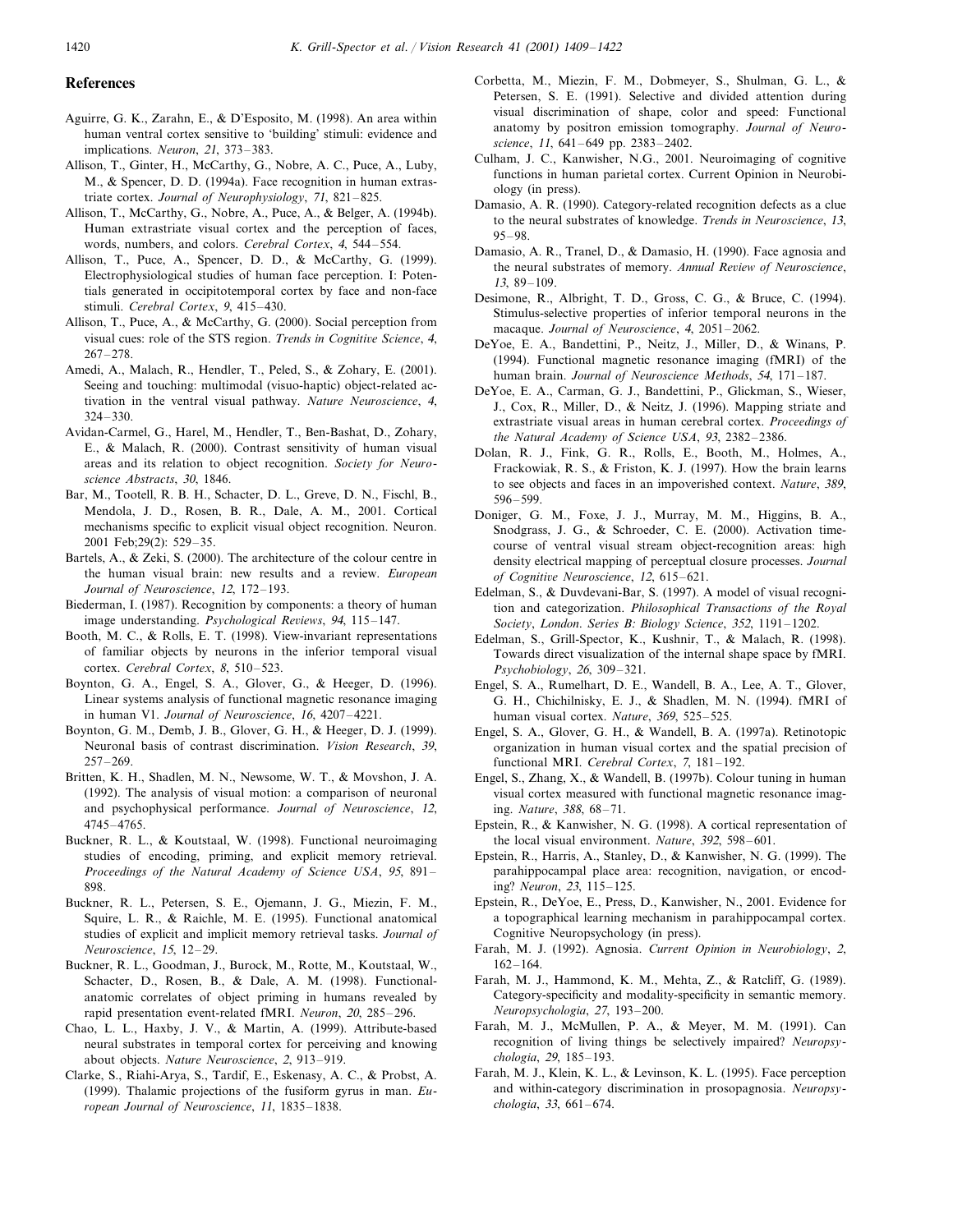- Feinberg, T. E., Schindler, R. J., Ochoa, E., Kwan, P. C., & Farah, M. J. (1994). Associative visual agnosia and alexia without prosopagnosia. *Cortex*, 30, 395–411.
- Felleman, D. J., & VanEssen, D. C. (1991). Distributed hierarchical processing in the primate cerebral cortex. *Cerebral Cortex*, 1, 1–47 PMID: 1734518.
- Fujita, I., Tanaka, K., Ito, M., & Cheng, K. (1992). Columns for visual features of objects in monkey inferotemporal cortex. *Nature*, 360, 343–346.
- Gauthier, I., Anderson, A. W., Tarr, M. J., Skudlarski, P., & Gore, J. C. (1997). Levels of categorization in visual recognition studied using functional magnetic resonance imaging. *Current Biology*, <sup>7</sup>, 645–651.
- Gauthier, I., Tarr, M. J., Anderson, A. W., Skudlarski, P., & Gore, J. C. (1999). Activation of the middle fusiform 'face area' increases with expertise in recognizing novel objects. *Nature Neuroscience*, <sup>2</sup>, 568–573.
- George, N., Dolan, R. J., Fink, G. R., Baylis, G. C., Russell, C., & Driver, J. (1999). Contrast polarity and face recognition in the human fusiform gyrus. *Nature Neuroscience*, <sup>2</sup>, 574–580.
- Gilaie-Dotan, S., Ullman, S., Kushnir, T., Steinberg, I., & Malach, R. (2000). Stereo Gestalt effects in human object related visual areas. *Society for Neuroscience Abstracts*, 20, 1333.
- Goodale, M. A., Milner, A. D., Jakobson, L. S., & Carey, D. P. (1991). A neurological dissociation between perceiving objects and grasping them. *Nature*, 349, 154–156.
- Grill-Spector, K., Malach, R., 2001. fMR-Adaptation: a tool for studying the functional properties of human cortical neurons. Acta Neuropyschologica (in press).
- Grill-Spector, K., Kushnir, T., Edelman, S., Itzchak, Y., & Malach, R. (1998a). Cue-invariant activation in object-related areas of the human occipital lobe. *Neuron*, 21, 191–202.
- Grill-Spector, K., Kushnir, T., Hendler, T., Edelman, S., Itzchak, Y., & Malach, R. (1998b). A sequence of object processing stages revealed by fMRI in the human occipital lobe. *Human Brain Mapping*, 6, 316–328.
- Grill-Spector, K., Kushnir, T., Edelman, S., Avidan-Carmel, G., Itzchak, Y., & Malach, R. (1999). Differential processing of objects under various viewing conditions in the human lateral occipital complex. *Neuron*, <sup>24</sup>, 187–203.
- Grill-Spector, K., Kushnir, T., Hendler, T., & Malach, R. (2000). The dynamics of object selective activation is correlated to recognition in humans. *Nature Neuroscience*, 3, 837–843.
- Gross, C. G., Rocha, M. C., & Bender, D. B. (1972). Visual properties of neurons in inferotemporal cortex of the Macaque. *Journal of Neurophysiology*, 35, 96–111.
- Hadjikhani, N., Liu, A. K., Dale, A. M., Cavanagh, P., & Tootell, R. B. (1998). Retinotopy and color sensitivity in human visual cortical area V8. *Nature Neuroscience*, 1, 235–241.
- Halgren, E., Wilson, C. L., & Stapleton, J. M. (1985). Human medial temporal-lobe stimulation disrupts both formation and retrieval of recent memories. *Brain Cognition*, <sup>4</sup>, 287–295.
- Hasselmo, M. E., Rolls, E. T., Baylis, G. C., & Nalwa, V. (1989). Object-centered encoding by face-selective neurons in the cortex in the superior temporal sulcus of the monkey. *Experimental Brain Research*, <sup>75</sup>, 417–429.
- Hasson, U., Hendler, T., Ben-Bashat, D., & Malach, R. (2001). Face or Vase? A neural correlate of shape selective grouping processes in the human brain. *Journal of Cognitie Neuroscience* (in press).
- Haxby, J. V., Grady, C. L., Horwitz, B., Ungerleider, L. G., Mishkin, M., Carson, R. E., Herscovitch, P., Schapiro, M. B., & Rapoport, S. I. (1991). Dissociation of object and spatial visual processing pathways in human extrastriate cortex. *Proceedings of the Natural Academy of Science USA*, 88, 1621–1625.
- Haxby, J. V., Horwitz, B., Ungerleider, L. G., Maisog, J. M., Pietrini, P., & Grady, C. L. (1994). The functional organization of human extrastriate cortex: a PET-rCBF study of selective attention to faces

and locations. *Journal of Neuroscience*, 14, 6336–6353.

- Haxby, J. V., Hoffman, E. A., & Gobbini, M. I. (2000). The distributed human neural system, for face perception. *Trends in Cognitie Neuroscience*, <sup>4</sup>, 223–233.
- Heeger, D. J. (1999). Linking visual perception with human brain activity. *Current Opinion in Neurobiology*, 9, 474–479.
- Heeger, D. J., Boynton, G. M., Demb, J. B., Seidemann, E., & Newsome, W. T. (1999). Motion opponency in visual cortex. *Journal of Neuroscience*, 19, 7162–7174.
- Heeger, D. J., Huk, A. C., Geisler, W. S., & Albrecht, D. G. (2000). Spikes versus BOLD: what does neuroimaging tell us about neuronal activity? *Nature Neuroscience*, 3, 631–633.
- Ishai, A., Ungerleider, L. G., Martin, A., Schouten, J. L., & Haxby, J. V. (1999). Distributed representation of objects in the human ventral visual pathway. *Proceedings of the Natural Academy of Science USA*, 96, 9379–9384.
- Ito, M., Fujita, I., Tamura, H., & Tanaka, K. (1994). Processing of contrast polarity of visual images in inferotemporal cortex of the macaque monkey. *Cerebral Cortex*, <sup>4</sup>, 499–508.
- Ito, M., Tamura, H., Fujita, I., & Tanaka, K. (1995). Size and position invariance of neuronal responses in monkey inferotemporal cortex. *Journal of Neurophysiology*, 73, 218–226.
- James, T. W., Humphrey, G. K., Gati, J. S., Menon, R. S., & Goodale, M. A. (2000). The effects of visual object priming on brain activation before and after recognition. *Current Biology*, 10, 1017– 1024.
- Janssen, P., Vogels, R., & Orban, G. A. (2000). Selectivity for 3D shape that reveals distinct areas within macaque inferior temporal cortex. *Science*, 288, 2054–2056.
- Kanwisher, N. G. (2000). Domain specificity in face perception. *Nature Neuroscience*, 3, 759–763.
- Kanwisher, N. G., Chun, M. M., McDermott, J., & Ledden, P. J. (1996). Functional imagining of human visual recognition. *Brain Res Cogn Brain Res*, <sup>5</sup>, 55–67.
- Kanwisher, N. G., McDermott, J., & Chun, M. M. (1997). The fusiform face area: a module in human extrastriate cortex specialized for face perception. *Journal of Neuroscience*, 17, 4302–4311.
- Kanwisher, N., Downing, P., Epstein, R., & Kourtzi, Z. (2001). Functional neuroimaging of human visual recognition. In R. Cabeza, & A. Kingstone, *The handbook on functional neuroimaging* (pp. 109–152). Cambridge.
- Kastner, S., De Weerd, P., & Ungerleider, L. G. (2000). Texture segregation in the human visual cortex: A functional MRI study. *Journal of Neurophysiology*, 83, 2453–2457.
- Keysers, C., Xiao, D. K., Foldiak, P., & Perrett, D. I. (2001). The speed of sight. *Journal of Cognitie Neuroscience*, <sup>17</sup>, 90–101.
- Kleinschmidt, A., Buchel, C., Zeki, S., & Frackowiak, R. S. (1998). Human brain activity during spontaneously reversing perception of ambiguous figures. *Proceedings of the Royal Society*, *London*. *Series B*: *Biology Science*, 265, 2427–2433.
- Kosslyn, S. M., Alpert, N. M., Thompson, W. L., Chabris, C. F., Rauch, S. L., & Anderson, A. K. (1994). Identifying objects seen from different viewpoints. A PET investigation. *Brain*, 117, 1055– 1071.
- Kourtzi, Z., & Kanwisher, N. G. (2000a). Cortical regions involved in perceiving object shape. *Journal of Neuroscience*, 20, 3310–3318.
- Kourtzi, Z., & Kanwisher, N. G. (2000b). Processing of object structure versus contours in the human lateral occipital cortex. *Society for Neuroscience Abstracts*, 30, 22.
- Koutstaal, W., Wagner, A. D., Rotte, M., Buckner, R. L., & Schacter, D. L. (2001). Perceptual specificity in visual object priming: functional magnetic resonance imaging evidence for laterality difference in fusiform cortex. *Neuropsychologia*, 39, 184–199.
- Lee, H. W., Hong, S. B., Seo, D. W., Tae, W. S., & Hong, S. C. (2000). Mapping of functional organization in human visual cortex: electrical cortical stimulation. *Neurology*, 54, 849–854.
- Lerner, Y., Hendler, T., Harel, M., Malach, R., 2001. A hierarchical axis of object processing stages in the human visual cortex. *Cerebral Cortex*, 11, 287–297.